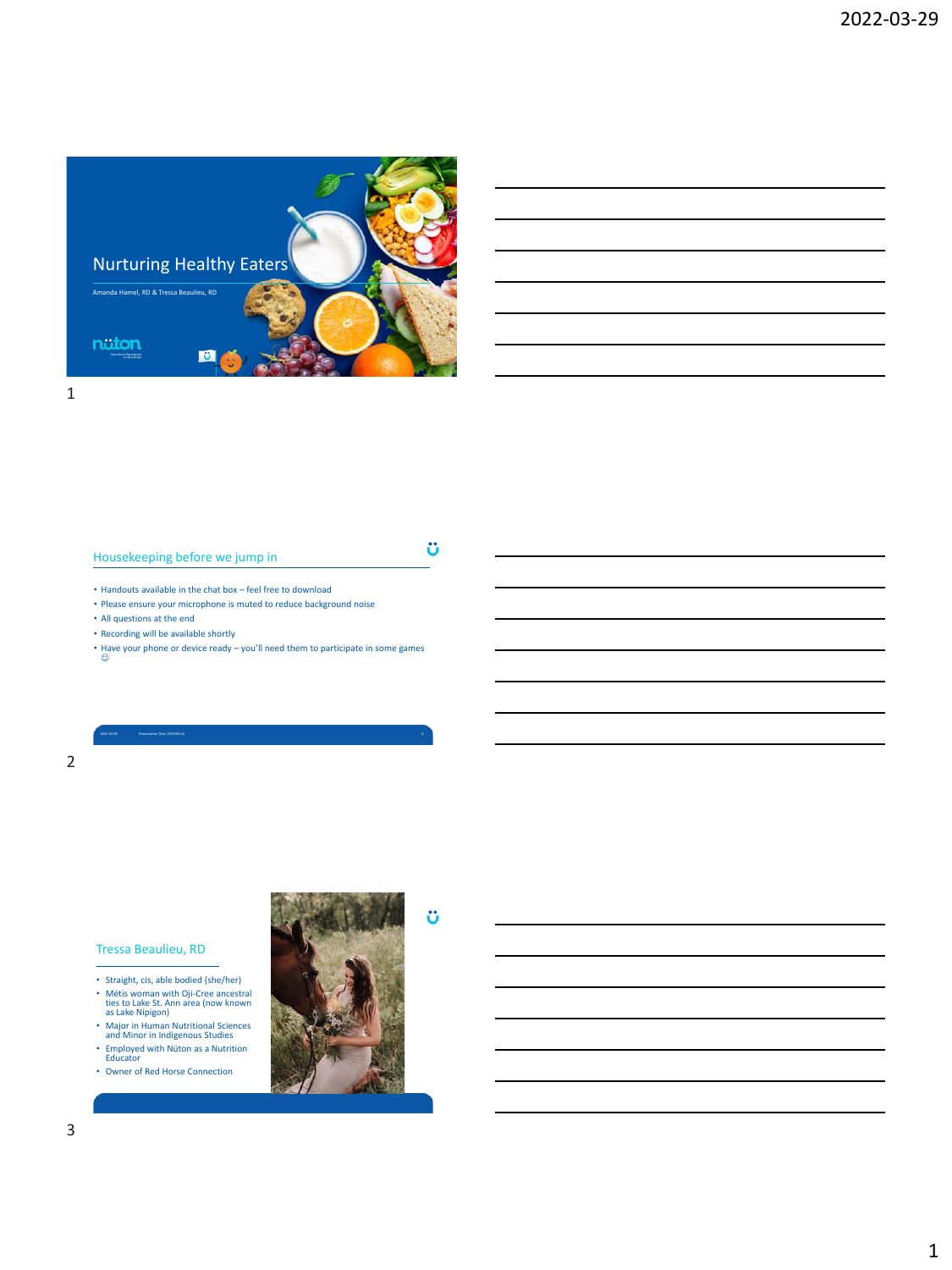### Amanda Hamel, RD

- White settler
- Able bodied, pronouns: she/her
- Food secure
- Registered Dietitian since 2013
- Currently employed with Nüton as a Nutrition Educator



ü

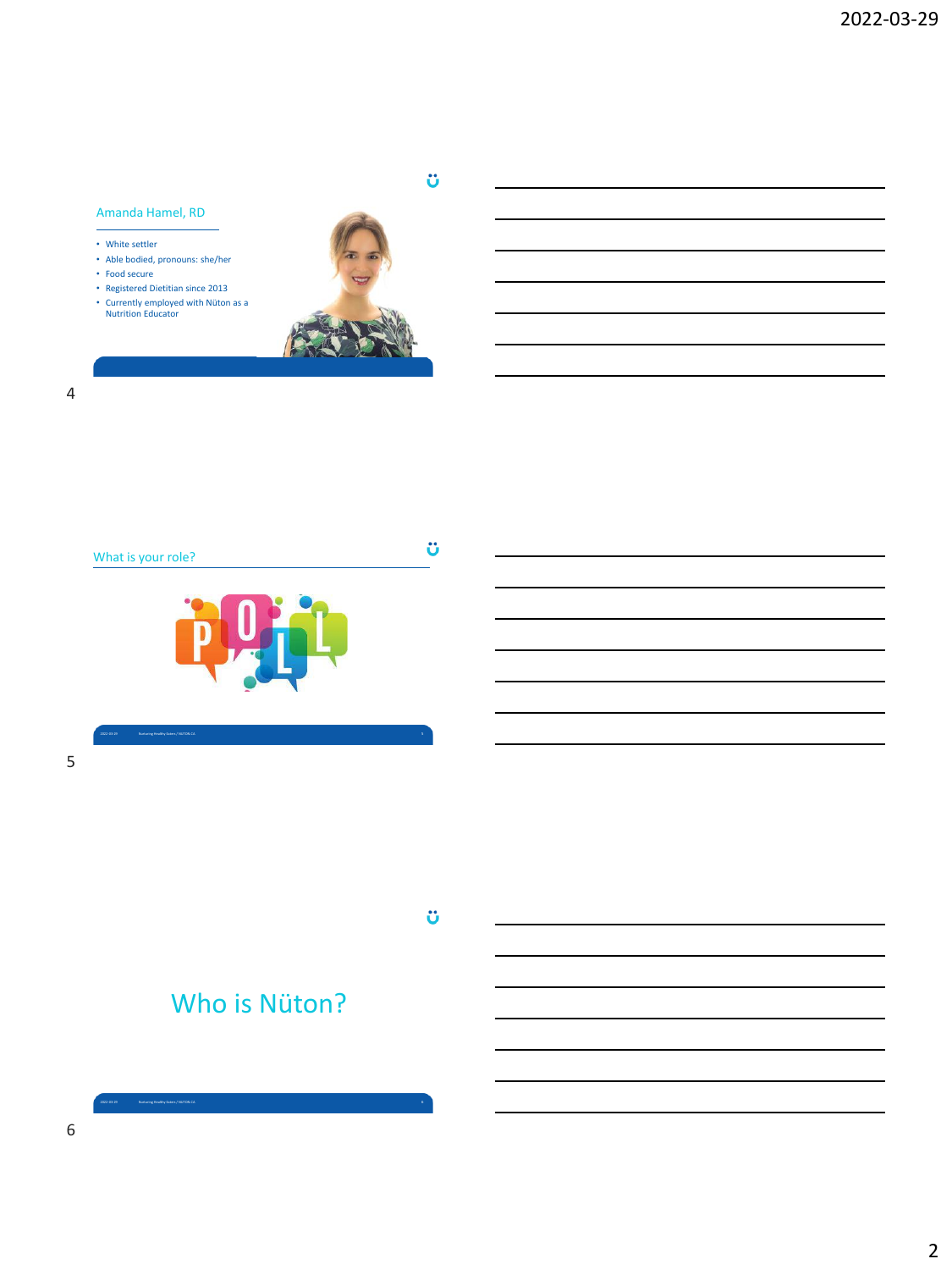



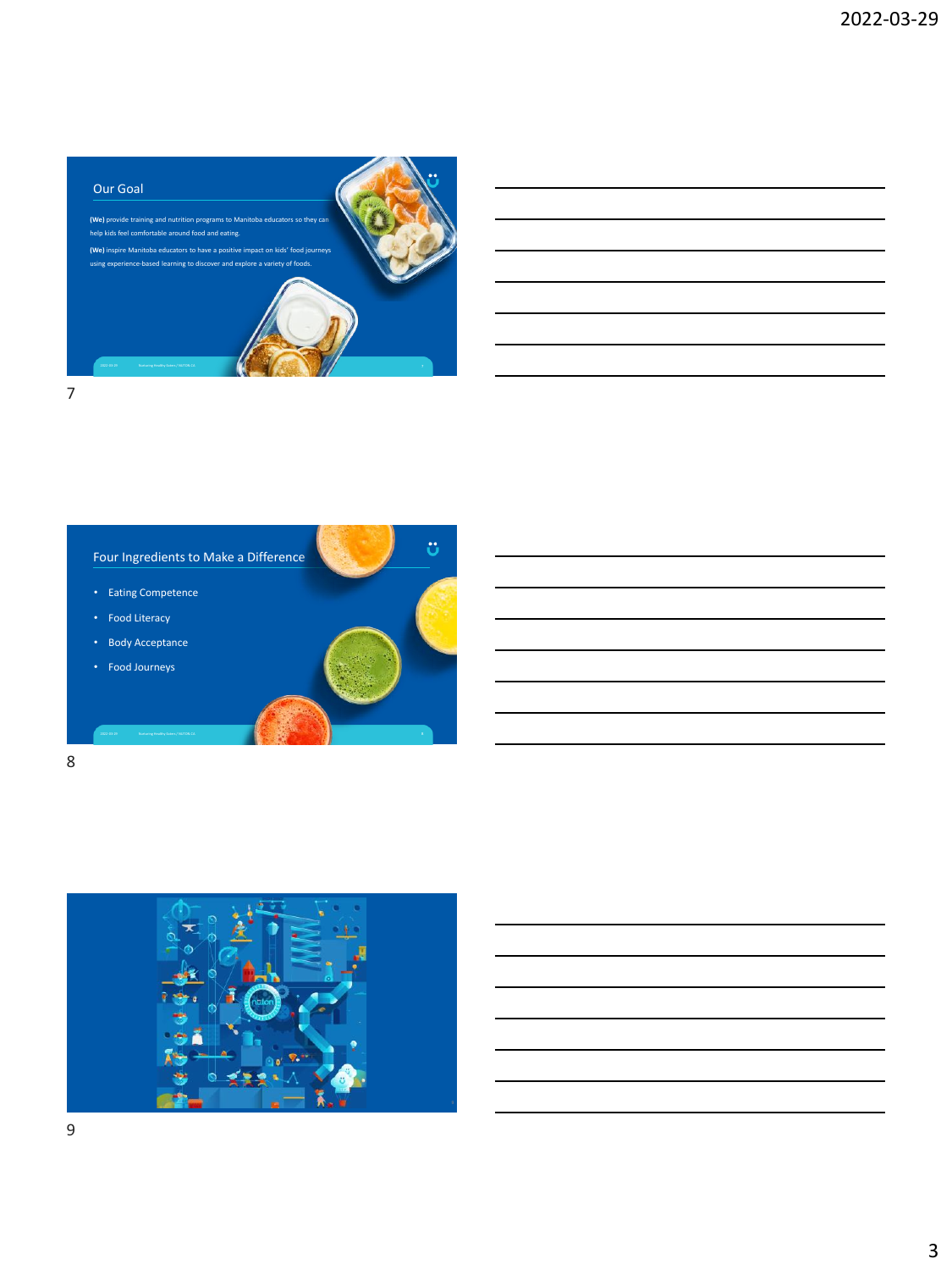Build positive relationships with food and eating  $\circ$ 10

Build food skills as they learn and grow LITERACY 11

# BODY ACCEPTANCE

Understand that every body is a good body

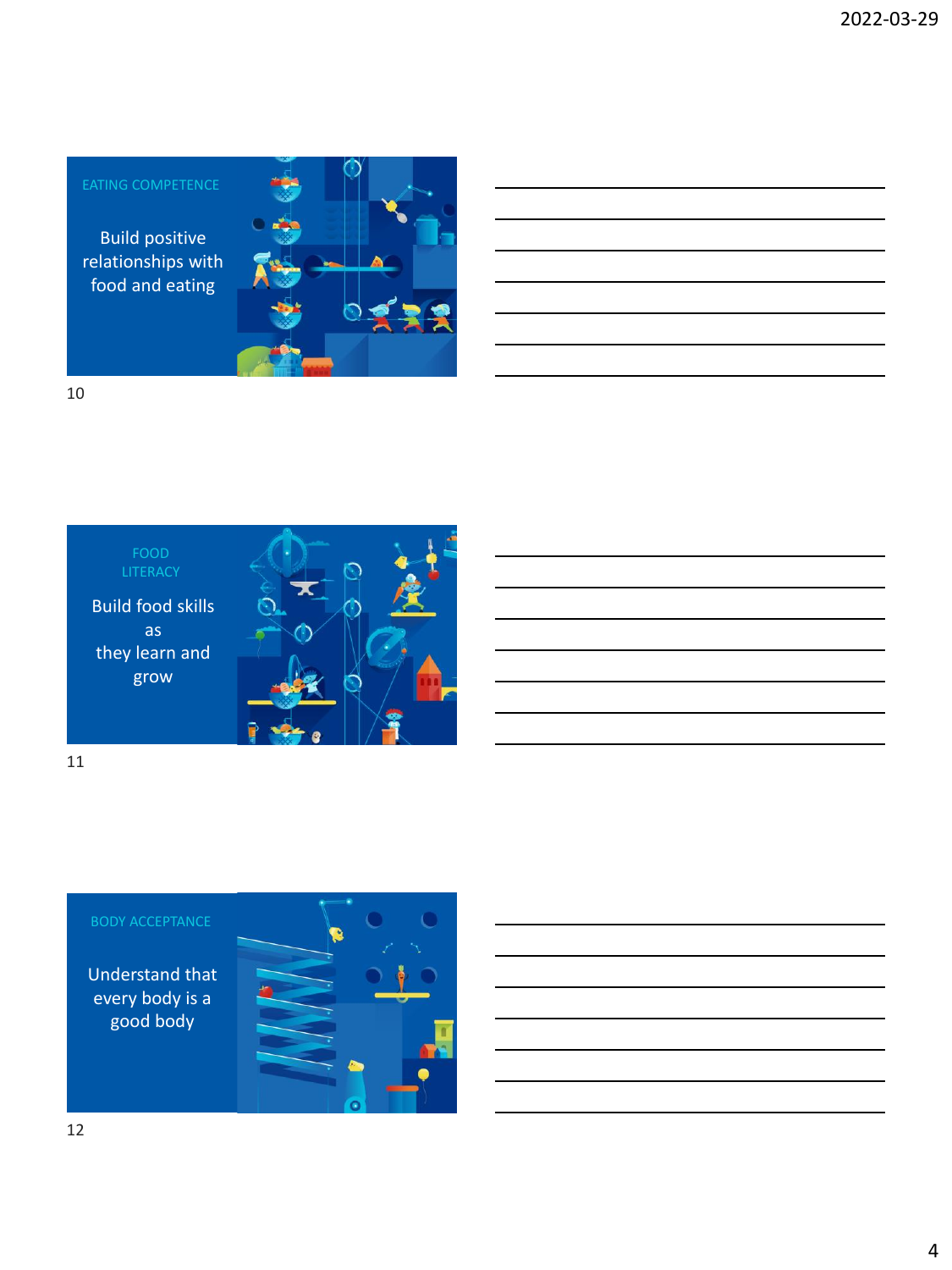FOOD JOURNEYS

Gain knowledge, skills and positive perspective to build their food journey







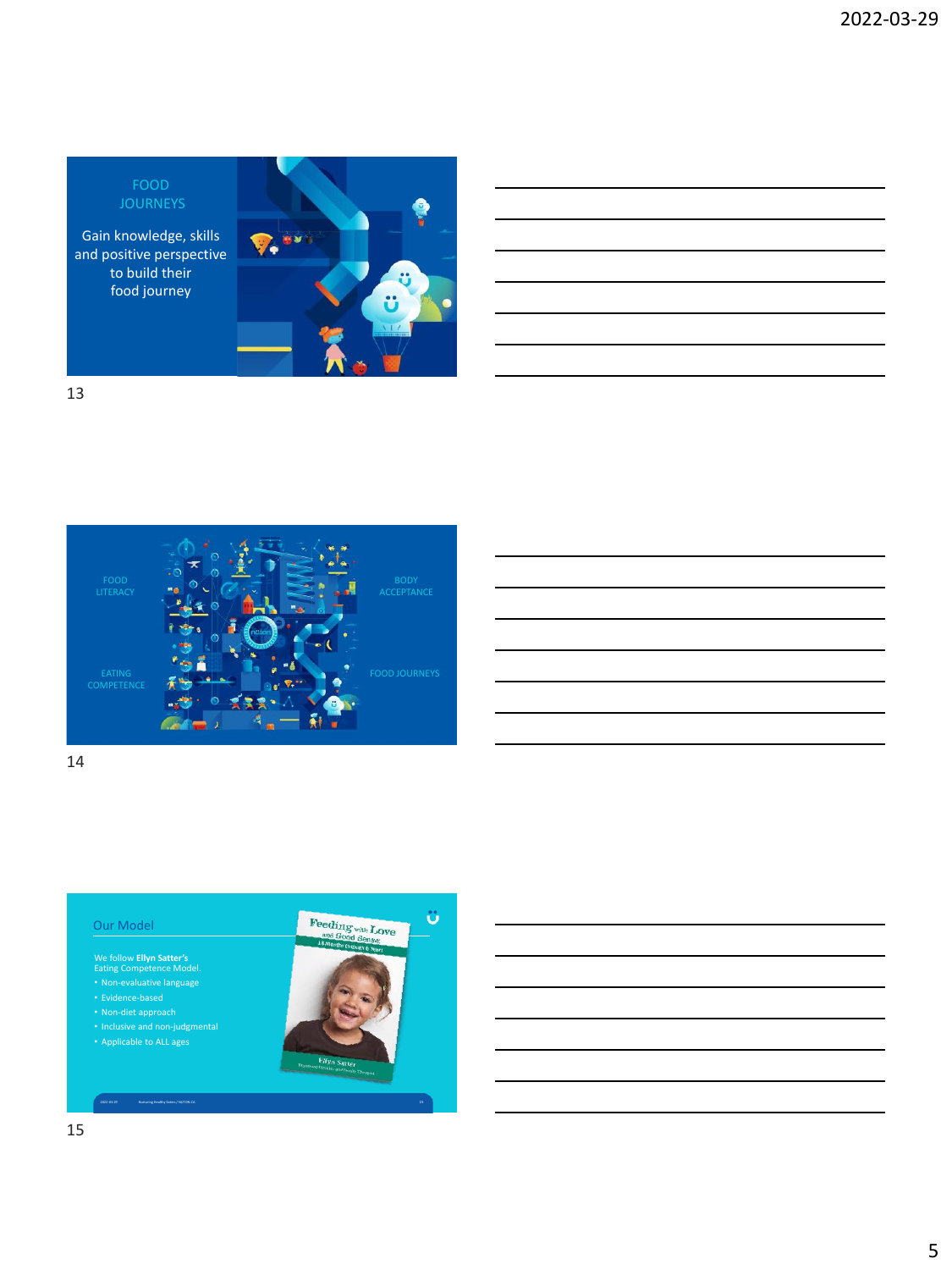# Before we dive in…

2022-03-29 Presentation Title / NUTON.CA 18

|    | <b>Insentation Title / NUTON CA</b>                                                                                                                                |   |  |
|----|--------------------------------------------------------------------------------------------------------------------------------------------------------------------|---|--|
|    |                                                                                                                                                                    |   |  |
| 16 |                                                                                                                                                                    |   |  |
|    |                                                                                                                                                                    |   |  |
|    |                                                                                                                                                                    |   |  |
|    |                                                                                                                                                                    |   |  |
|    |                                                                                                                                                                    |   |  |
|    |                                                                                                                                                                    |   |  |
|    |                                                                                                                                                                    |   |  |
|    |                                                                                                                                                                    |   |  |
|    |                                                                                                                                                                    |   |  |
|    |                                                                                                                                                                    | ü |  |
|    | What is a "healthy eater"?                                                                                                                                         |   |  |
|    | Imagine you are having dinner with friends and their kids.                                                                                                         |   |  |
|    |                                                                                                                                                                    |   |  |
|    | What specific things might the kids do to make you describe them as "healthy or<br>good eaters"?                                                                   |   |  |
|    | • Is it certain behaviour?                                                                                                                                         |   |  |
|    | • Is it how much they eat?<br>• Is it trying all the foods on their plate?                                                                                         |   |  |
|    | • Is it something else?                                                                                                                                            |   |  |
|    |                                                                                                                                                                    |   |  |
|    |                                                                                                                                                                    |   |  |
|    |                                                                                                                                                                    |   |  |
|    | <b>Presentation Title / NUTON CA</b><br>0.41.16                                                                                                                    |   |  |
| 17 |                                                                                                                                                                    |   |  |
|    |                                                                                                                                                                    |   |  |
|    |                                                                                                                                                                    |   |  |
|    |                                                                                                                                                                    |   |  |
|    |                                                                                                                                                                    |   |  |
|    |                                                                                                                                                                    |   |  |
|    |                                                                                                                                                                    |   |  |
|    |                                                                                                                                                                    |   |  |
|    |                                                                                                                                                                    |   |  |
|    |                                                                                                                                                                    | ü |  |
|    | Today, we're going to explore this topic!                                                                                                                          |   |  |
|    |                                                                                                                                                                    |   |  |
|    | Consider that being a "healthy eater" is more than the types and amount of food a<br>kid eats.                                                                     |   |  |
|    |                                                                                                                                                                    |   |  |
|    | Eating well means that most of the time:                                                                                                                           |   |  |
|    | • Kids find value and satisfaction in eating and food (enjoyment);<br>• Eat a variety of foods and have the skills to learn to like new foods (acceptance);        |   |  |
|    | • Have reliable meals and snacks with enough time to eat (time);                                                                                                   |   |  |
|    | • Are supported to let their own feelings of hunger, satisfaction and fullness guide how much<br>they eat to grow into the bodies that are right for them (trust). |   |  |
|    |                                                                                                                                                                    |   |  |
|    |                                                                                                                                                                    |   |  |

 $\ddot{\text{o}}$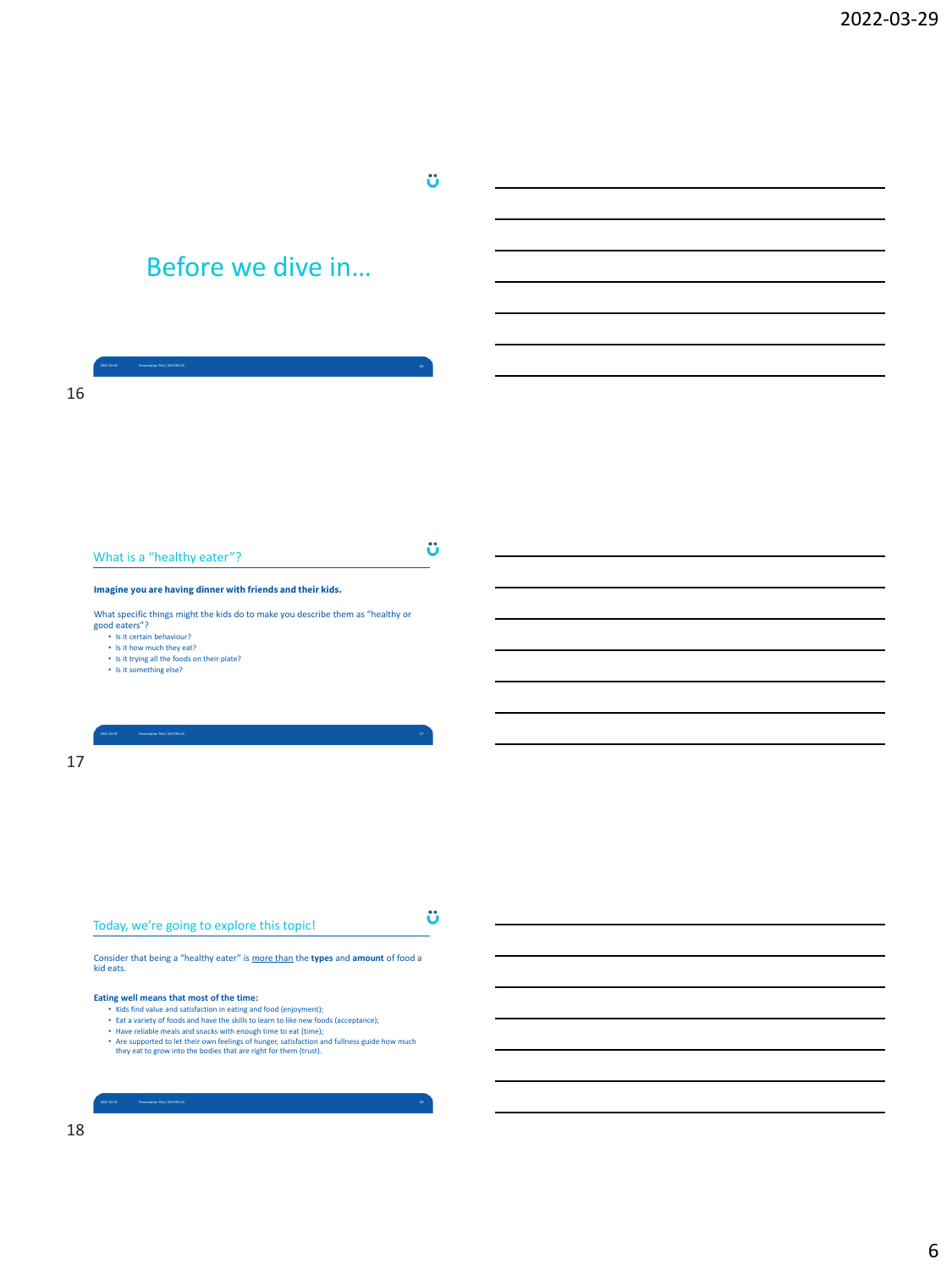# Nurturing Healthy Eaters These resources provide; • • Suggestions for building **Positive Eating Environments** • Information on **Natural Hunger & Fullness Cues** • Tips to **Build Trust With Kids & Families**  • Suggestions for **Exploring Food in a Fun Way**. 1 Milan Milano<br>And Milano<br>Limbaran Limba 2022-03-29 Nurturing Healthy Eaters / NUTON.CA 19





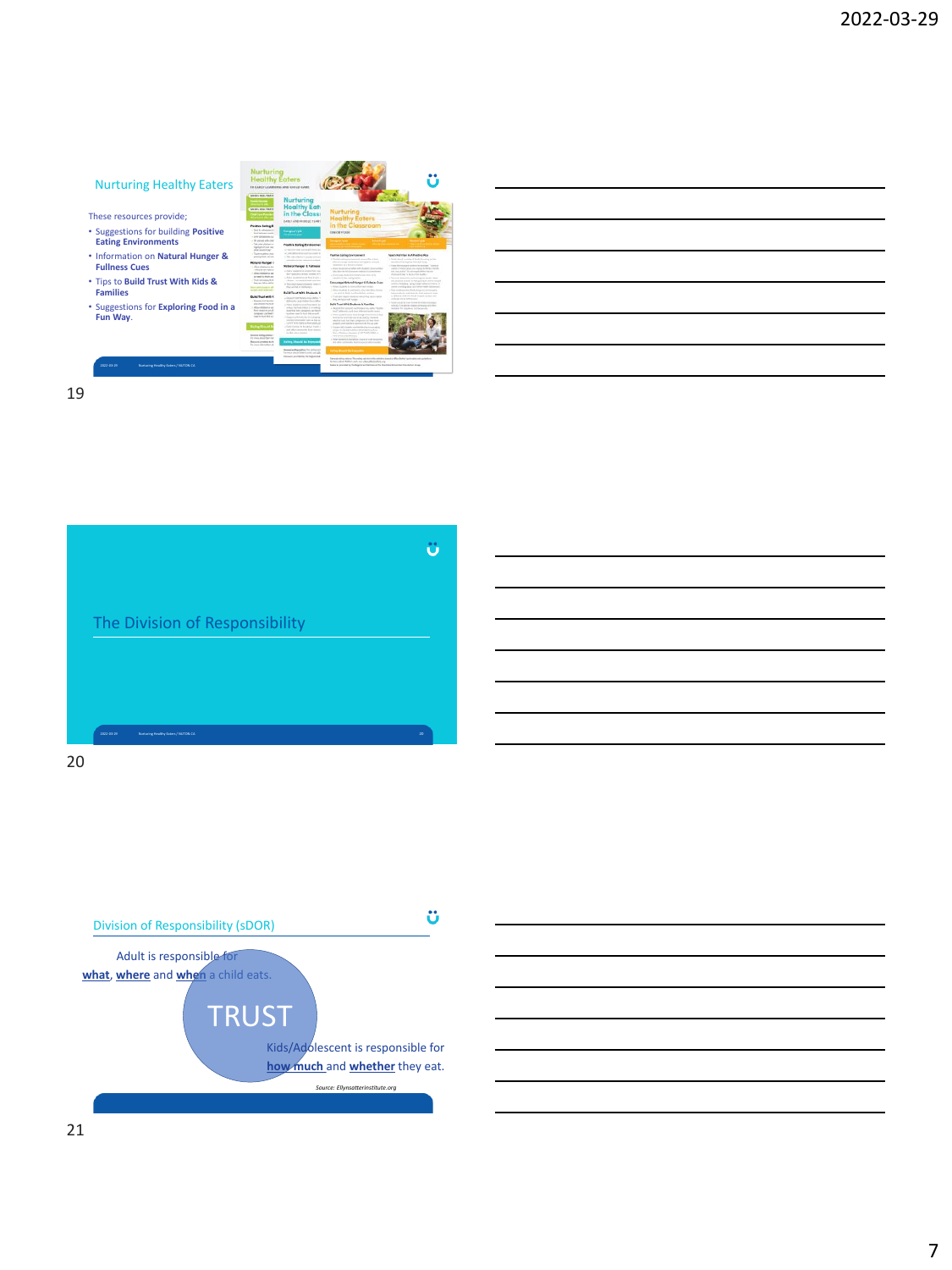# What are the roles of adults?

ü

ü

Ü

- Choose and prepare the food Be considerate of kids' lack of food experience without catering to likes and dislikes
- Provide regular meals and snacks
- Make mealtimes pleasant (more on this later)
- Step-by-step, show by example how to behave at mealtime
- Avoid giving food handouts between meals/snacks (except for water)

2022-03-29 Nurturing Healthy Eaters / NUTON.CA 22

- Let kids grow up into the bodies that are right for them
- Follow the Division of Responsibility

Source: ellynsatterinstitute.org

## 22

How these roles differ in childcare

### Child Care Facility

- Responsible for WHEN and WHERE foods are eaten and **sometimes** WHAT
- When food comes from home, families take on the role of WHAT food is served to their children



• When they are asked to send food from home they are given the role of WHAT food is served

Home/Family

2022-03-29 Nurturing Healthy Eaters / NUTON.CA 23

Student

23

### How these roles differ in school

### School

- Responsible for WHEN and WHERE foods are eaten and **sometimes** WHAT
- When food comes from home, families take on the role of WHAT food is served to their children
- Decides whether and how much to eat from what is provided

2022-03-29 Nurturing Healthy Eaters / NUTON.CA 24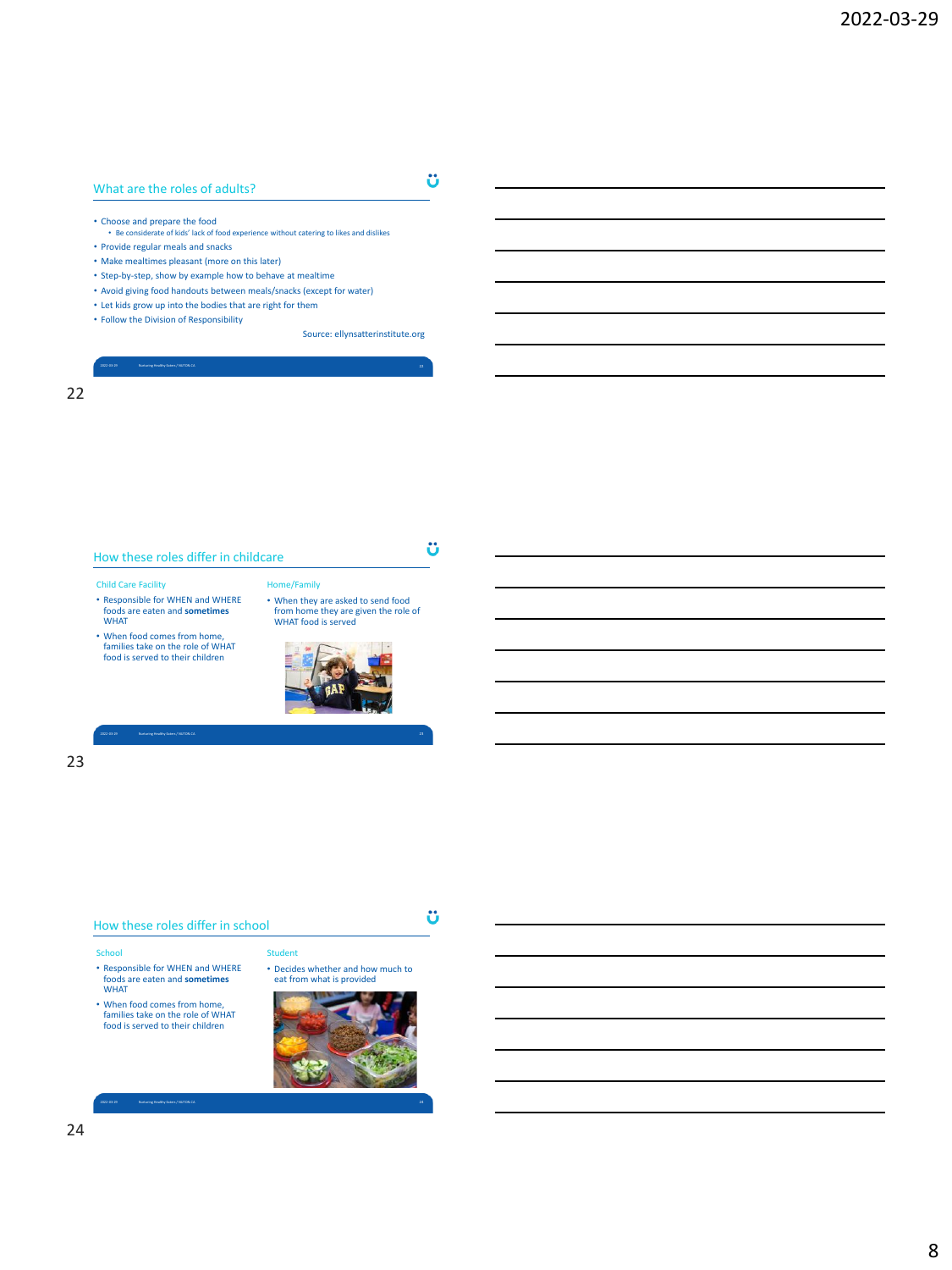Ü

# Promoting Positive Eating Environments

Positive Eating Environments

ü

• Have scheduled meals and snacks (every few hours, with realistic spacing)

• Distraction free (no electronics or literature)

• Posters or visuals that support a relaxed and judgement free eating environment

• Foods offered are the adult's responsibility

• Mealtime conversation (**handout**)





26

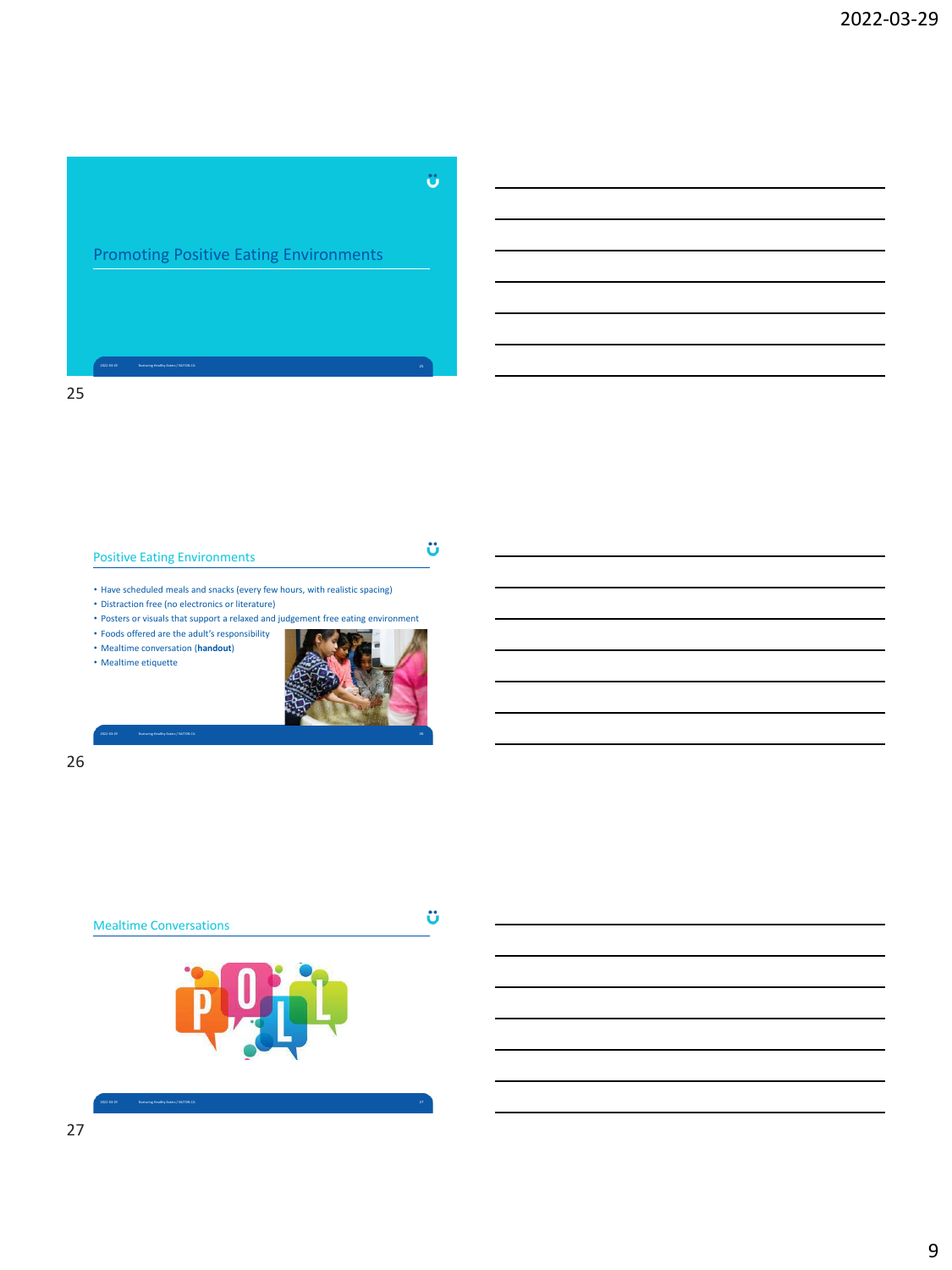# Ü Natural Hunger and Fullness Cues

28

# Kids have an innate ability to regulate hunger/fullness

How can adults support this?

- Allow kids to control their own intake don't specify a certain number of bites.
- Allow kids to eat food in any order they choose no need to finish one food before another.
- Trust and respect students when they say or signal they are full or still hungry.
- No grazing water between meals and snacks



ü



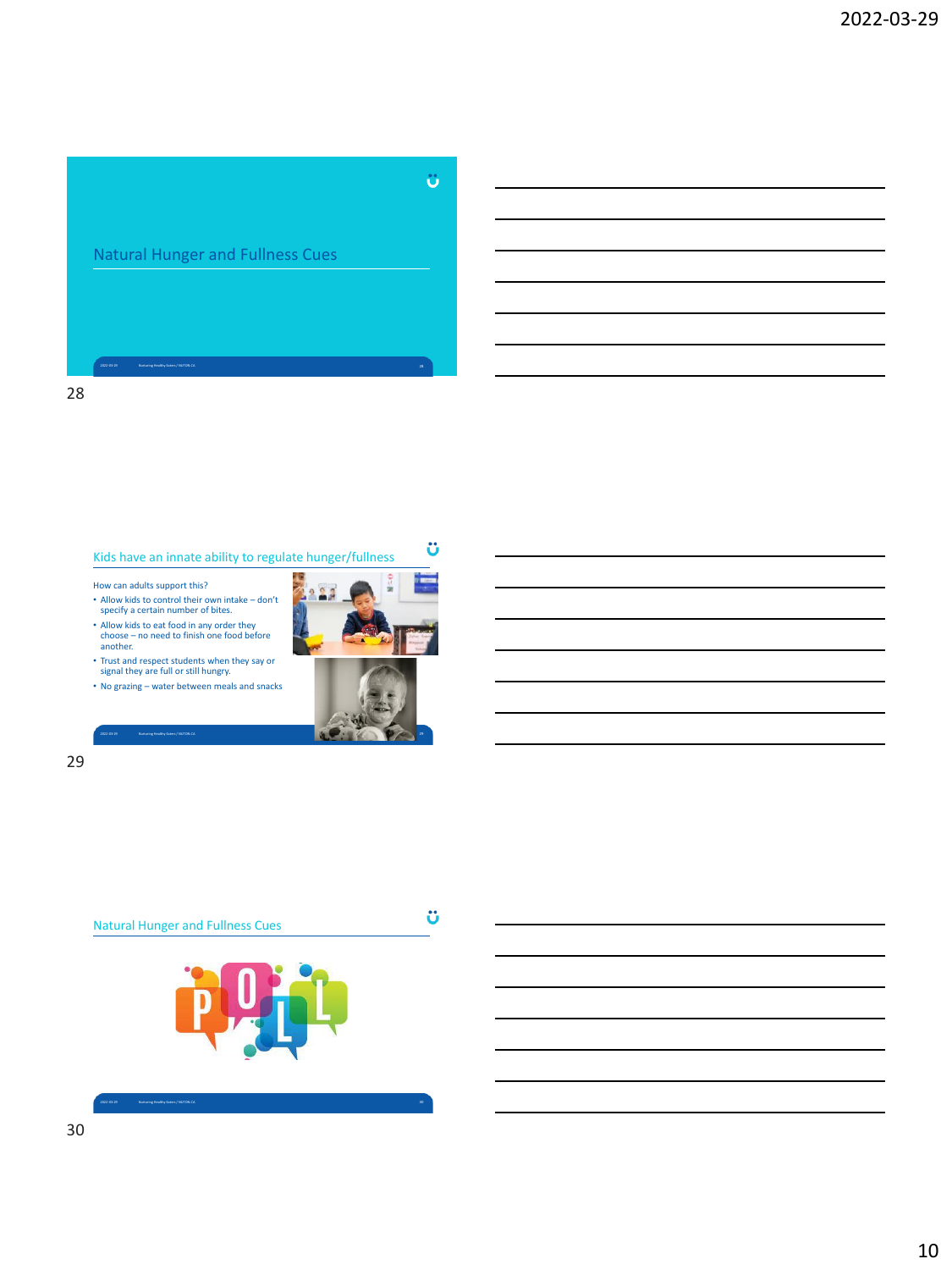# Ü

ü

# Building Trust with Kids and Families

# 31

# Building Trust

- Seek to understand and respect cultural food differences • The word "healthy" means different things to different people
- Allow kids to eat all foods sent from home
- We don't always know the reason's why certain foods are put in a kid's lunch
- Instead of "**taking away**", consider what can you "**add**"?
- Support families in need Winnipeg Harvest, etc.



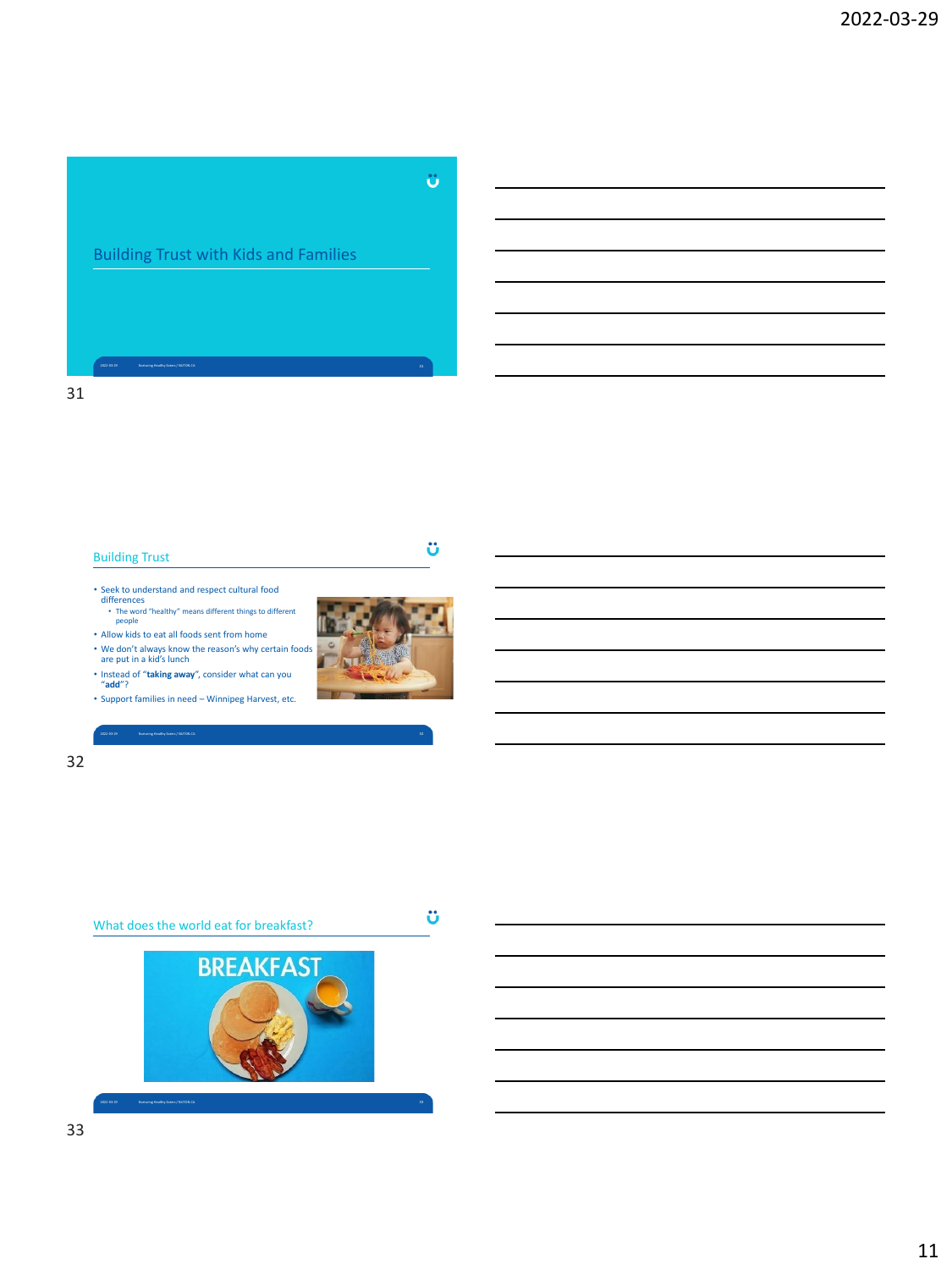# Ü Exploring Food in a Fun Way

# 34



# 35

## Examples of **Evaluative** Language

- Healthy versus unhealthy
- Good versus Bad
- Clean versus Junk
- Sometimes versus everyday food
- Real versus not real

### **Some questions to reflect on:**

Why would we try to avoid using this language when talking about food & eating? What's the difference between saying "its good isn't it?" and "how do you like it?" after a kid tries a new food?

2022-03-29 Nurturing Healthy Eaters / NUTON.CA 36



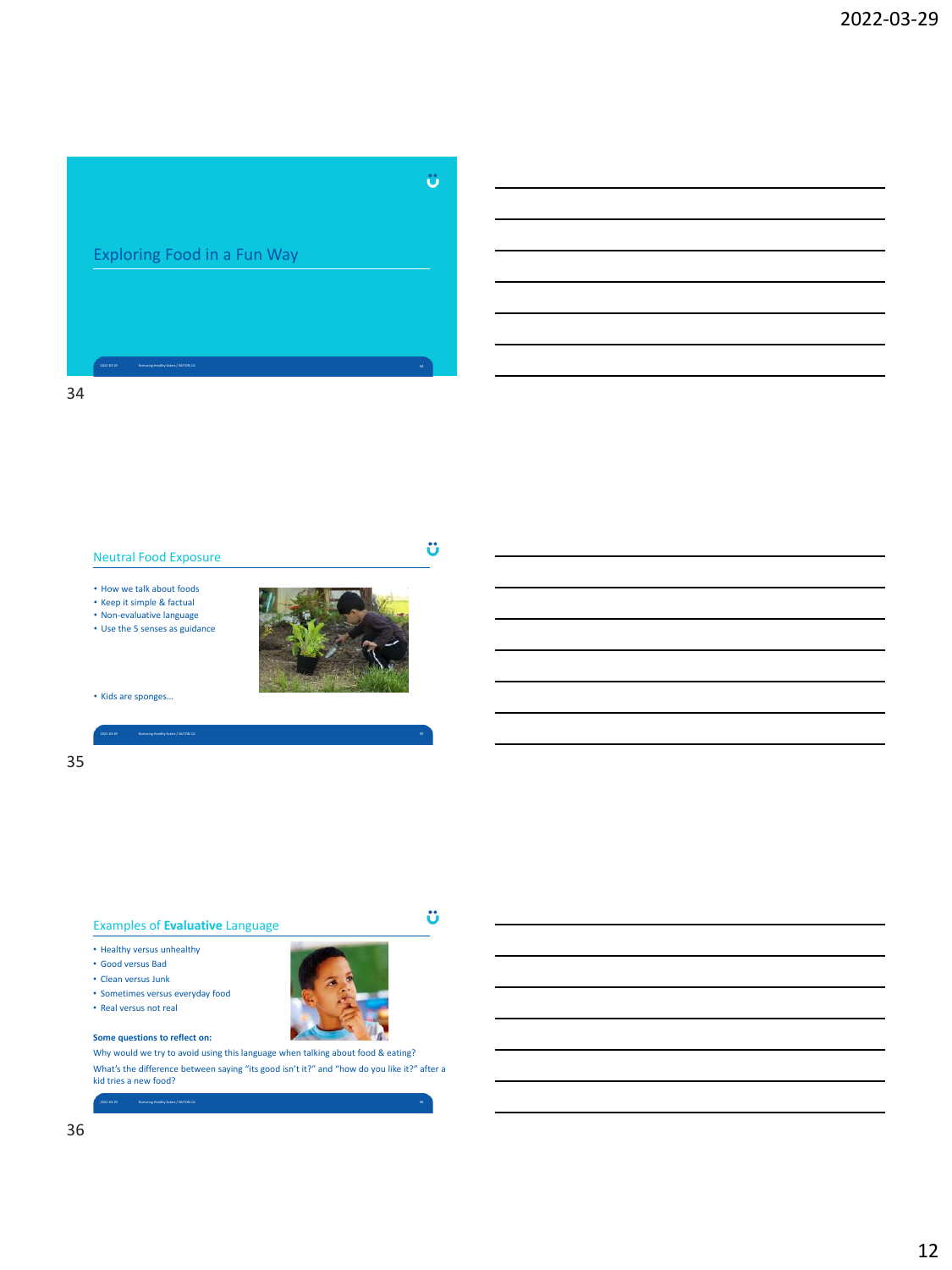# Examples of **Non-Evaluative** Language

• Sorting and categorizing (colour, those with seeds, size, etc.)

- Food ecology (where foods come from)
- Animals that eat these foods
- How foods can be prepared (e.g., different ways to cook an egg)
- Older kids (above 12 years of age) neutral and factual nutrition education

ö



2022-03-29 Nurturing Healthy Eaters / NUTON.CA 37





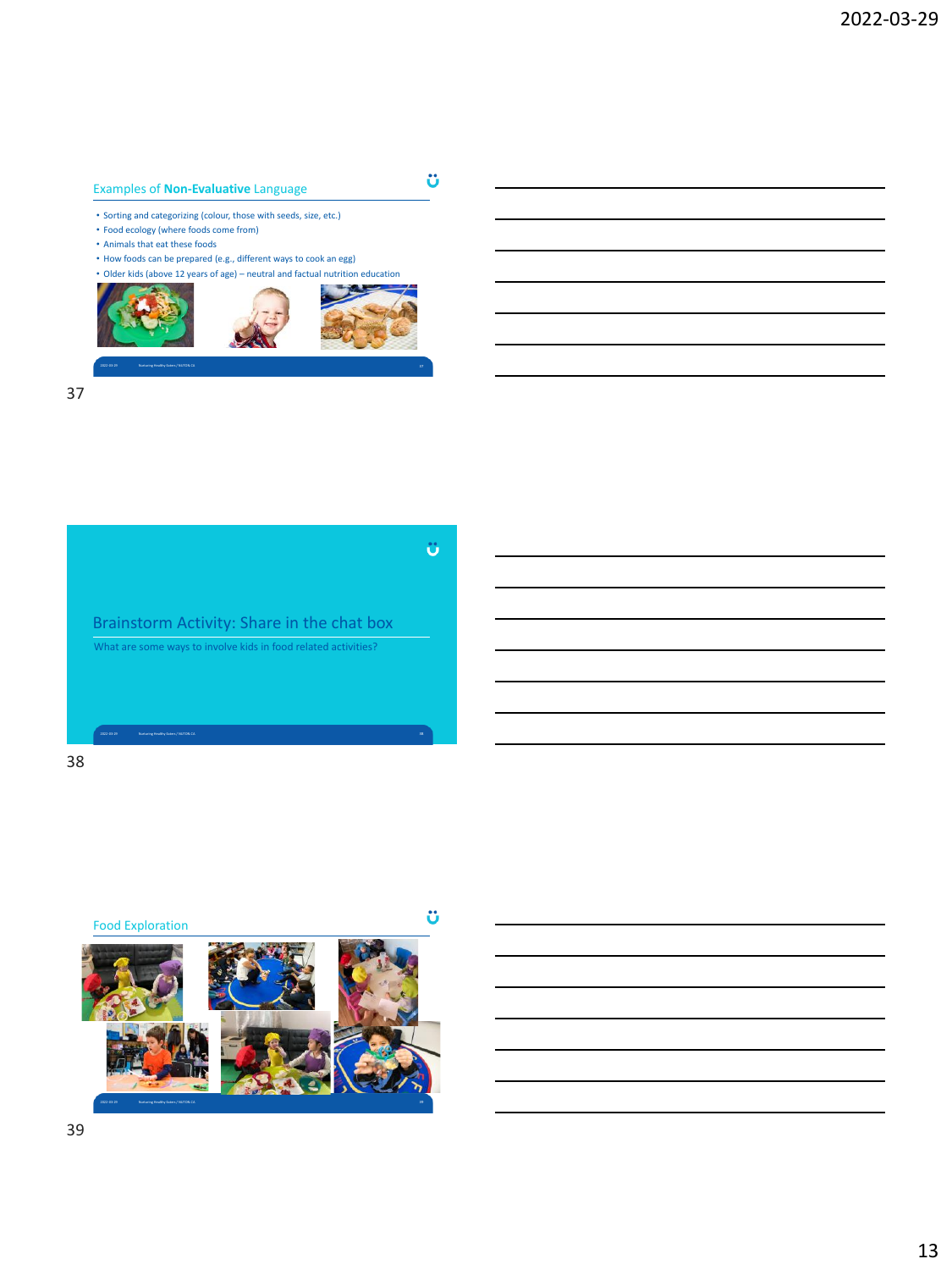

# 40



# 41

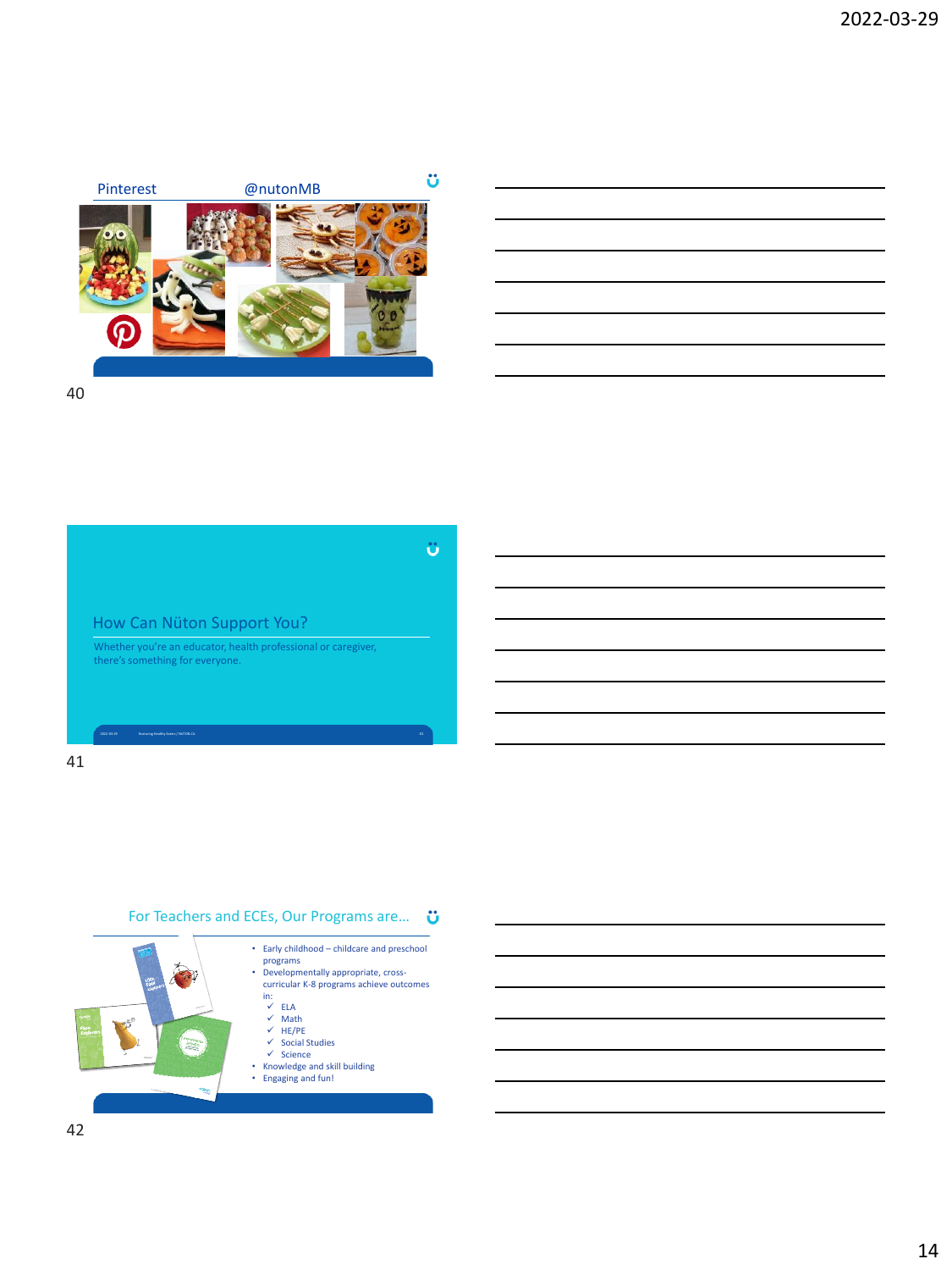



Sign up for a FREE virtual Workshop by visiting nuton.ca!

Our virtual workshops are interactive and give you the tools you need to help kids develop a more positive relationship with food and their bodies. Walk away with a ton of FREE resources to use!

ü





- We want to help cover the costs of the ingredients and supplies for our select programs
	-
	- Little Food Explorers (preschool) Food Explorers (Kindergarten to Grade 4) Grade 4/5/6 smoothie builder!
- Up to \$150 annually depending on the program



2022-03-29 Nurturing Healthy Eaters / NUTON.CA 44



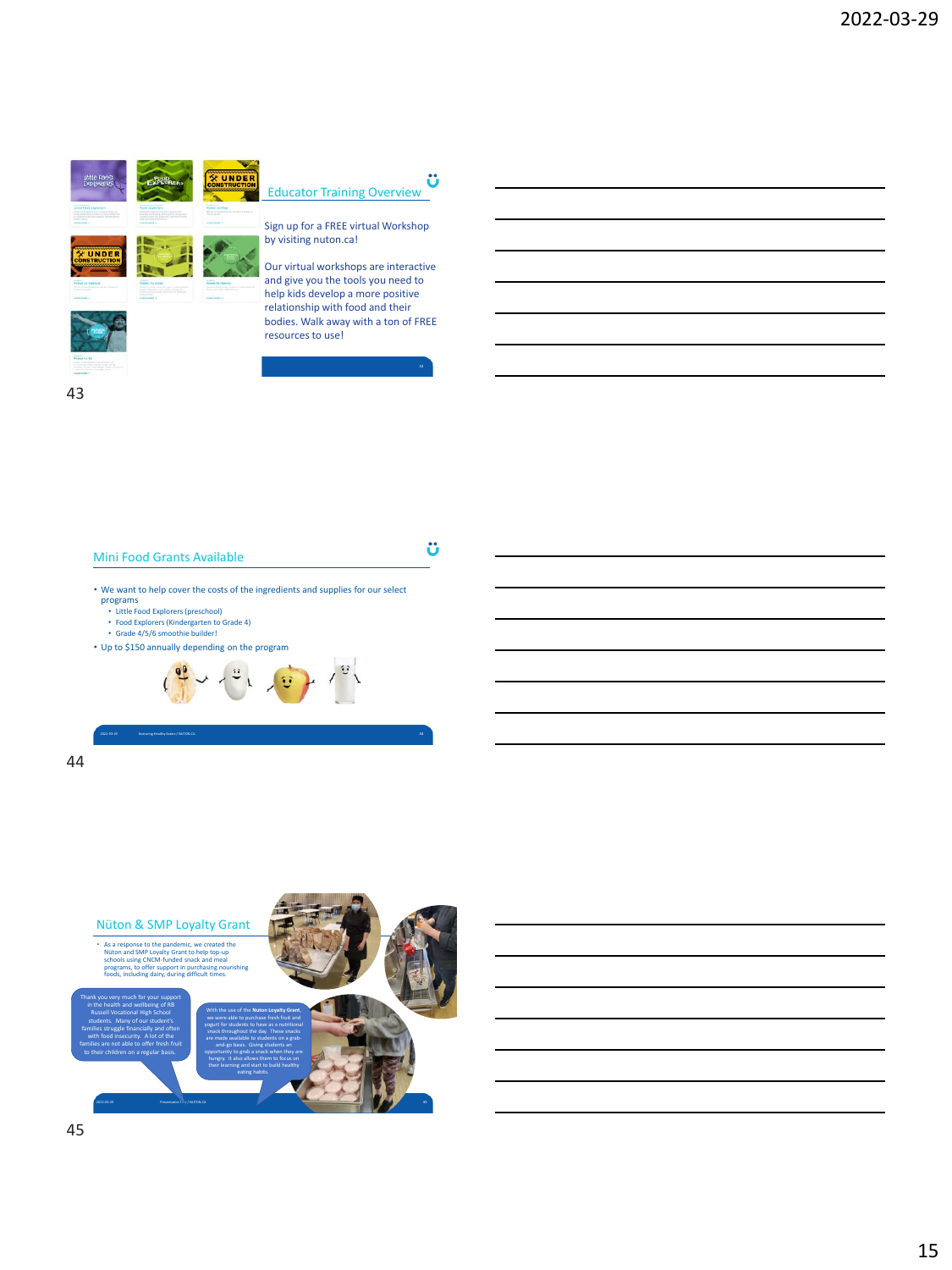# For Health Professionals & Caregivers, Nüton Offers…

- A variety of free resources for download or to order on our website • These webinars!
- More to come…



ü

ü

46



47

What is one thing you will put into practice as a result of attending this webinar?

Survey at end of webinar

2022-03-29 Little Food Explorers / NUTON.CA 48